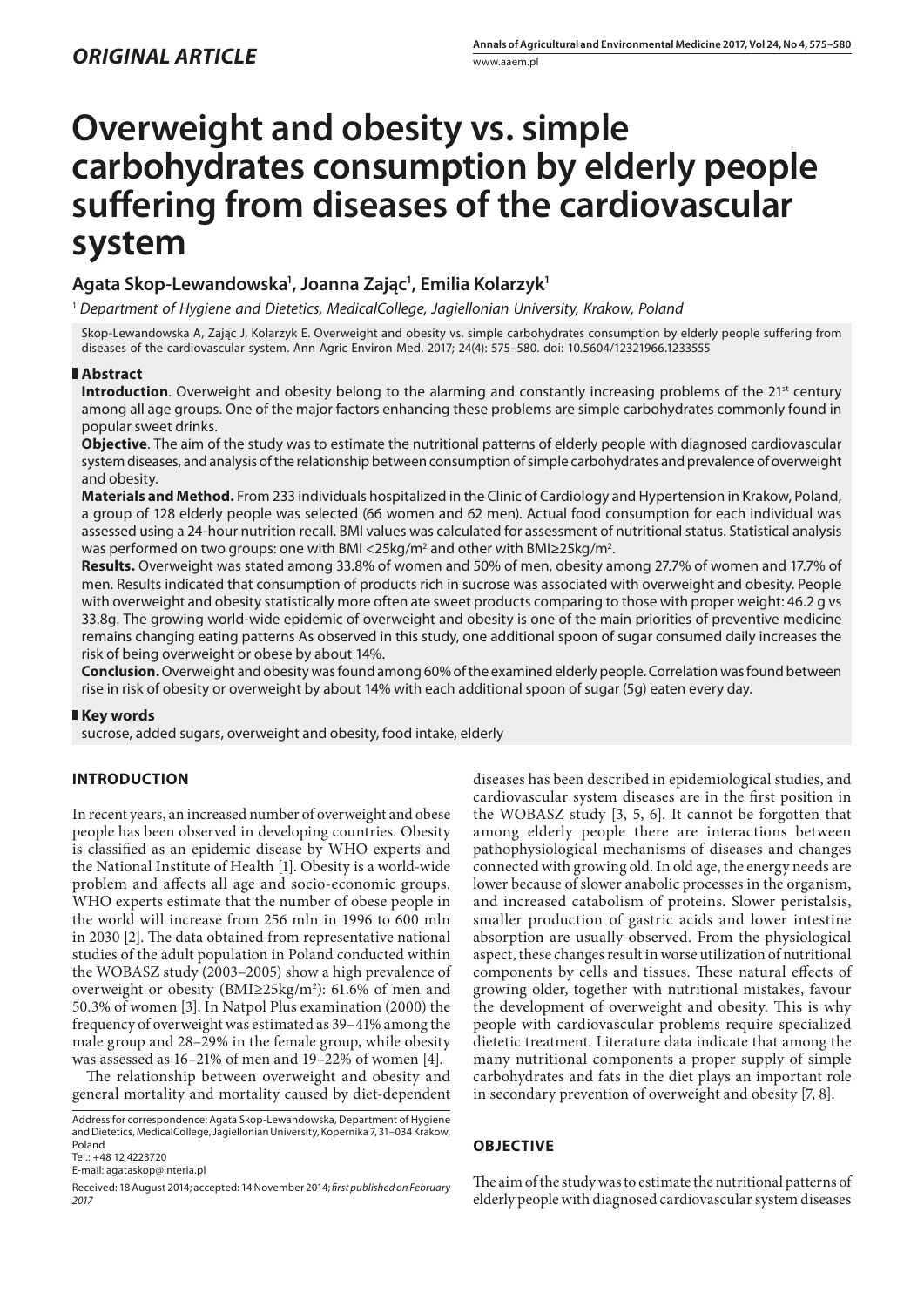from the aspect of realization of dietetic nutrition rules, and investigating whether there is a relationship between consumption of simple carbohydrates, also taking under consideration fats and prevalence of overweight and obesity.

#### **MATERIALS AND METHOD**

Among 233 persons hospitalized in the Clinic of Cardiology and Hypertension (UJCM) in Krakow, Poland, (with confirmed diagnosis of cardiovascular system diseases lasting longer than 1 year) a group of older people was selected (60 years and more). This group consisted of 128 individuals (66 women and 62 men), average age: 73.2±6.9 years. All subjects gave written consent prior to their recruitment to the study and the study received the approval of the Ethics Committee for Human Research of the Jagiellonian University Medical College in Krakow.

For every studied person the basic measurements were taken: body weight and height and Body Mass Index (BMI) were calculated. The following ranges of BMI were specified: <18.5 kg/m² – underweight; 18.5–24.9 kg/m²– proper weight; 25.0–29.9 kg/m²-overweight; > 30.0 kg/m² – obesity. Prevalence of abdominal obesity was based on waist circumference ≥88cm in the female group and ≥102cm in the male group.

Actual food consumption of each of the respondents was assessed using a 24-hour nutritional recall. Recalls covered 2 non-consecutive weekdays and one Sunday. Recalls were carried out with a help of the *Album of Food Products and Dishes* (Warsaw 2000), with 201 colour photographs of various food products and dishes [9]. The album helped to assess the kinds and sizes of portions of food items and meals. Recalls were the basis for assessing quantitative content, composition and nutritional value of an average daily nutrition ration (DNR). The mean energy value and levels of basic food components and their share in DNR were calculated with the use of computer programme DietaPro. The results, calculated individually for each person, were compared with the nutritional norms published by the Institute of Food and Nutrition in Warsaw [10], the recommendations of Polish Forum of Prophylactics of Cardiovascular Diseases [11], Healthy Diet according to Polish Cardiology 2012 [12], and recommendations of the European Food Safety Authority (EFSA) [13].

The consumption frequency of 39 food products during the month preceding the examination was estimated with the use of the Food Frequency Questionnaire – FFQ This questionnaire was validated and recommended by the National Food and Nutrition Institute in Warsaw. The examined food products were classified into 12 groups. The consumption frequency of nutritional products was estimated on the basis of 7 categories (ranks):

- 1 'I do not eat at all';
- 2 'I eat once a month';
- 3 'I eat 2–3 times a month';
- 4 'I eat once a week';
- 5 'I eat 2–3 times a week';
- 6 'I eat 4–6 times a week';
- 7 'I eat every day'.

For a proper interpretation of the average ranges of consumption frequency for each product the following ranges were used:

1–1.49 – not consumed at all; 1.5–2.49 – consumed once a month; 2.5–3.49 – consumed 2–3 times a month; 3.5–4.49 – consumed once a month; 4.5–5.49 – consumed 2–3 times a week; 5.5–6.49 – consumed 4–6 times a week; 6.5–7 – every day.

**Statistical analysis.** Analysis of the group of obese or overweight respondents was compared with people with BMI  $\leq$ 25, according to nutrient intake and consumption frequency of different groups of products (ranks 1–7). Firstly, the groups were described (mean  $\pm$  standard deviation) and compared by one-way Anova in the case of nutrients supply, and Mann-Whitney test in the case of product consumption frequency.

Relative risks (odds ratios) of having overweight or obesity due to daily sucrose, lactose and starch consumption were assessed using uni- and multivariate logistic models. The results were adjusted to fats and other hydrocarbons, as well as gender. The nutritional sucrose-rich products were also examined as a potential risk factor of gaining weight, as well as products rich in fats. In this case, only products which appeared to be significant in univariate logistic regression were taken into consideration in the final models. Results were also adjusted for gender. All final models were checked for collinearity between independent variables. The statistical software package Stata/IC 12.0 for Windows, Stata Corp LP was used. A 'p' value below 0.05 was considered as statistically significant.

#### **RESULTS**

It was found that the energy value of analyzed DNR was too low (for age, gender, body mass and low level of physical activity) and covered 70% of the recommended value. In the total energy value, the participation of carbohydrates and fats was in accordance with nutritional recommendations, but the participation of proteins in general energy value of the diet slightly exceeded recommendations (males – 16% of energy; females – 15.5% of energy) (Tab. 1).

The consumption of fats and fatty acids in DNR was statistically more significant among men than women. The consumption of Saturated Fatty Acids (SFA) was on the level of 10.6% DNR among both genders. These values were higher than the nutritional recommendations, according to which SFA should constitute not more than 10% of the overall energy intake, and for people with increased risk of cardiovascular system diseases this should be even lower: below 7% of the total energy intake [10, 11, 12].

The consumption of monounsaturated fatty acids (MUFA) was in accordance with nutritional recommendations and delivered 12.6% of energetic value of DNR in men and 11.7% of women. The share of polyunsaturated fatty acids (PUFA) in respondents' diet was insufficient in both groups (4.6% energy of DFR in men and 4.1% energy of DFR in women group) versus nutritional recommendations. Linoleic acid (omega-6) delivered 3.37% of DFR energy value in men and 3.04% in women. These values were insufficient when taking into consideration the latest nutritional recommendations of the European Food Safety Authority (EFSA) [13], according to which a well-balanced diet should supply 4% of energy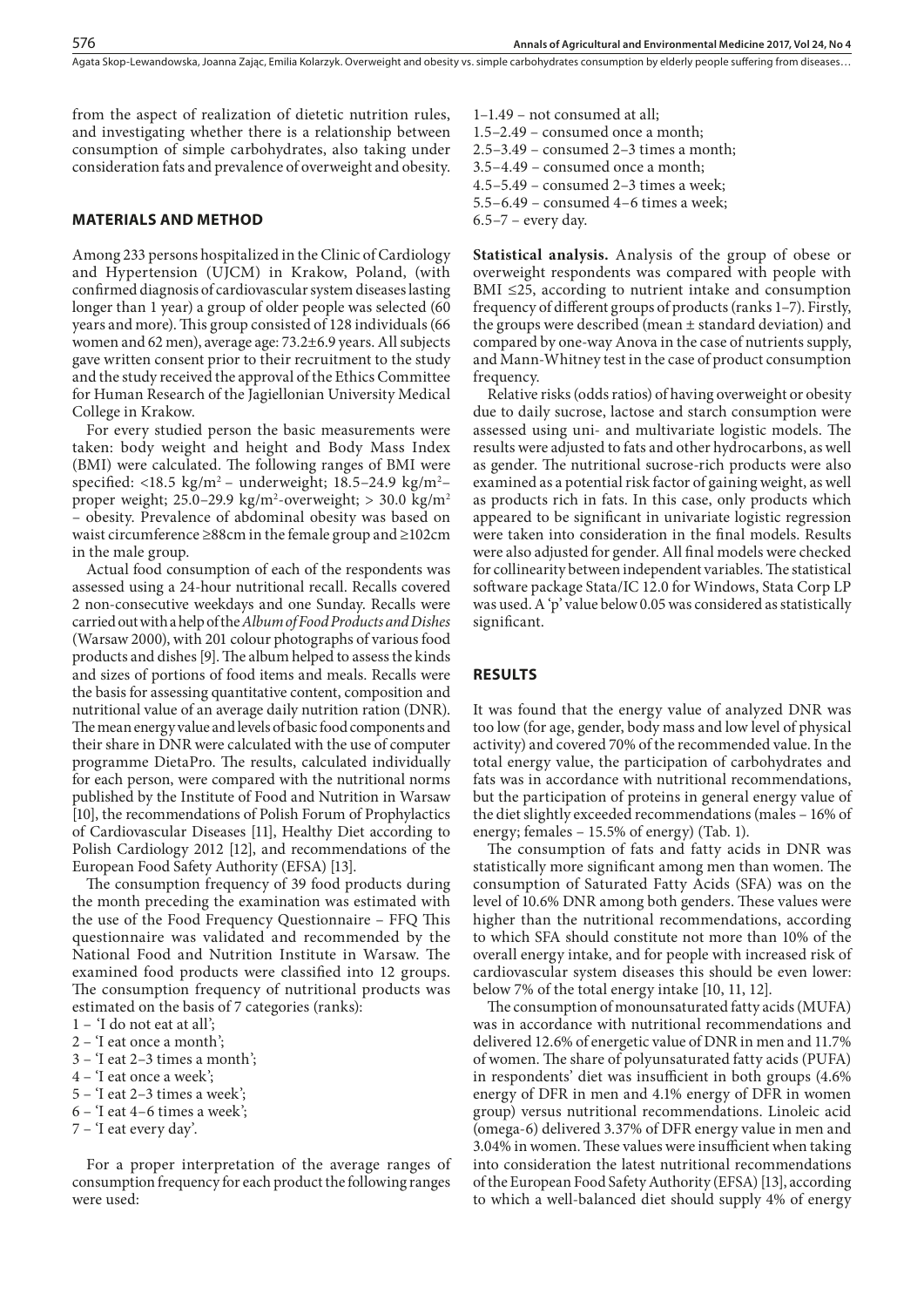from linoleic acid (LA) and 0.5% of energy from alfa-linoleic acid (ALA.) The share of alfa-linoleic acid exceeded recommendations and delivered nearly 1% of DFR energy value among the examined men and women(Tab. 1).

**Table 1.** The percentage share of proteins, carbohydrates and fats in energetic value of DNR of examined persons

|                                               |                | Men                        | Women        |                |                            |             |
|-----------------------------------------------|----------------|----------------------------|--------------|----------------|----------------------------|-------------|
| Ingredient                                    | [kcal]         | Recom-<br>mended<br>intake | [%]          | [kcal]         | Recom-<br>mended<br>intake | [%]         |
| Energy value                                  | 1471.54        | 2100 kcal*                 |              | 1346.8         | 1900 kcal*                 |             |
| Carbohydrates                                 | 783.6          | 50-75%*                    | 53.3         | 742.76         | 50-75%*                    | 55.13       |
| Sucrose                                       | 150.28         | $< 10\%$ *                 | 10.21        | 142.0          | $< 10\%$ *                 | 10.54       |
| Protein                                       | 235.96         | $10 - 15%$                 | 16.0         | 208.8          | $10 - 15%$                 | 15.53       |
| Fat                                           | 451.98         | $<30\%$ ***                | 30.7         | 395.28         | $<30\%$ ***                | 29.34       |
| Saturated fatty acids                         | 156.51         | $<10\%$ **<br>$<7\%***$    | 10.6         | 142.92         | $<10\%$ **<br>$<7\%***$    | 10.6        |
| Monounsaturated<br>fatty acids                | 184.95         | $< 20\%$ ***               | 12.6         | 157.86         | $< 20\%$ ***               | 11.7        |
| Polyunsaturated fatty<br>acids                | 68.31          | $6 - 10\%$ ***             | 4.6          | 56.1           | $6 - 10\%$ ***             | 4.1<br>3.04 |
| Linoleic acid, n-6<br>Alfa-linoleic acid, n-3 | 49.68<br>14.67 | $4\%***$<br>$0.5\%$ ****   | 3.37<br>0.99 | 41.04<br>12.51 | 4%****<br>$0.5\%$ ****     | 0.92        |

\* – The recommendations of Norms of Human Nutrition [4]

\*\*\*\* – The recommendations of the European Food Safety Authority(EFSA) [12]

BMI <25kg/m<sup>2</sup> was stated in the case of 32.3% of men and in 38.5% of women. Overweight was observed in 50% of men and in 33.8% of women, and obesity in 17.7% of men and in 27.7% of women (Tab. 2). For all obese women and men, abdominal obesity determined on the basis of waiste circumference (≥102 cm in men and≥ 88 cm in women) was stated.

**Table 2.** Distribution of BMI value in examined population

| <b>BMI</b> categories        | Total<br>[%] | Men<br>[%] | Women<br>[%] | р     |
|------------------------------|--------------|------------|--------------|-------|
| $<$ 18.5 kg/m <sup>2</sup>   | ۰            | ۰          | ۰            |       |
| 18.5-24.9 kg/m <sup>2</sup>  | 35.4         | 32.3       | 38.5         |       |
| 25-29.9 kg/ m <sup>2</sup>   | 41.7         | 50.0       | 33.8         | 0.157 |
| $\geq$ 30 kg/ m <sup>2</sup> | 22.8         | 17.7       | 27.7         |       |

In the next step of this study, the percentage share of chosen energy components in the energy value of DNR and BMI categories were compared. The respondents were divided into 2 groups: I – normal weight individuals (BMI  $\langle 25 \text{ kg/m}^2 \rangle$ , and II – overweight/obese respondents (BMI  $\ge$ 25kg/m2 ) (Tab. 3).

In general, there were no statistically significant differences between the energy value of diets and chosen energy substrates. The exception was the consumption of sucrose and starch among respondents with BMI <25kg/m<sup>2</sup> and BMI >25kg/ m2 . Sucrose consumption in the examined population with overweight and obesity significantly exceeded nutritional recommendations, and was on the level of 13.7% of the energy value of DNR, but in those with BMI <25kg/m<sup>2</sup> this was 9.7%, close to the upper limit.

**Table 3.** Characteristics of macronutrients in group with proper BMI and high BMI

| Total            | BMI < 25<br>$kq/m^2$ | <b>BMI&gt;25</b><br>kg/m <sup>2</sup> | р     |
|------------------|----------------------|---------------------------------------|-------|
| 1367.8±535.87    | 1397.7±590.13        | 1351.3±506.69                         | 0,643 |
| $56.5 + 25.26$   | $56 + 23.48$         | $56.8 + 26.32$                        | 0,849 |
| $47.2 \pm 25.06$ | 45.7±25.55           | $48 + 24.91$                          | 0,625 |
| $17.1 + 9.56$    | $16.7 + 9.84$        | $17.2 + 9.47$                         | 0,779 |
| $18.9 + 11.22$   | $18.4 + 11.81$       | 19.1±10.94                            | 0,713 |
| $6.8 + 4.3$      | $6.1 + 3.21$         | $7.1 + 4.78$                          | 0,216 |
| 194.4±8149       | $205.8 + 90.14$      | $188.2 + 76.19$                       | 0,245 |
| $41.8 + 31.14$   | $33.8 + 24.21$       | $46.2 + 33.68$                        | 0,031 |
| $8.6 + 8.79$     | $9.8 + 9.59$         | $7.9 + 8.31$                          | 0,252 |
| $104.2 + 56$     | $121.7 + 64.99$      | $94.5 + 48.17$                        | 0,008 |
| $229.1 + 102.75$ | $226.8 + 95.42$      | $230.3 + 107.11$                      | 0,851 |
| 417.4±221.77     | 403.8+225.74         | 424.9±220.6                           | 0,611 |
| 721+307.98       | 766.9+341.13         | 695.9±287.27                          | 0,215 |
|                  |                      |                                       |       |

Persons with  $\text{BMI} \geq 25 \text{kg/m}^2$  more frequently than persons with BMI  $\langle 25\text{kg/m}^2 \rangle$  consumed sweet products other than gelatins and sweet bread. Among sweet products for persons with BMI >25kg/m<sup>2</sup>sugar was on the first position (consumed 4–6 times a week), next were chocolates and cakes (consumed 2–3 times a week). Sweet drinks were also drunk more often by respondents with overweight and obesity.

**Table 4.** Characteristics of consumption frequency for chosen products that are sources of added sugar vs. BMI value

| Products                                                | <b>BMI Total</b><br><b>BMI&lt;25</b><br>kg/m <sup>2</sup><br>kg/m <sup>2</sup> |                 | BMI > 25<br>kg/m <sup>2</sup> | р       |  |
|---------------------------------------------------------|--------------------------------------------------------------------------------|-----------------|-------------------------------|---------|--|
| Sugar                                                   | $5.4 \pm 2.05$                                                                 | $3.7 + 2.18$    | $6.4 + 1.18$                  | < 0.001 |  |
| Bon bons, honey                                         | $4.1 + 2.05$                                                                   | $3.1 + 1.84$    | $4.6 + 1.98$                  | < 0.001 |  |
| Ice-cream, pudding                                      | $3.4 \pm 1.88$                                                                 | $2.7 + 1.54$    | $3.9 + 1.91$                  | < 0.001 |  |
| Chocolate sweets (chocolate bar,<br>chocolate bon bons) | $4.5 + 1.83$                                                                   | $3.1 + 1.53$    | $5.3 + 1.52$                  | < 0.001 |  |
| Cakes, doughnuts                                        | $4.2 \pm 1.79$                                                                 | $2.6 \pm 1.36$  | $5.1 \pm 1.31$                | < 0.001 |  |
| Crackers                                                | $4.4 + 1.85$                                                                   | $2.9 + 1.65$    | $5.2 + 1.4$                   | < 0.001 |  |
| Chocolate                                               | $4.4 + 2.17$                                                                   | $2.4 + 1.55$    | $5.6 + 1.5$                   | < 0.001 |  |
| Gelees                                                  | $2.3 + 1.72$                                                                   | $1.9 + 1.42$    | $2.5 + 1.84$                  | 0.064   |  |
| Sparkling sweet drinks                                  | $3.2 + 2.28$                                                                   | $2.1 + 1.69$    | $3.7 + 2.38$                  | < 0.001 |  |
| Non-sparkling sweet drinks                              | $3.7 + 2.41$                                                                   | $1.8 + 1.6$     | $4.8 + 2.13$                  | < 0.001 |  |
| Cornflakes                                              | $2.7 + 6.39$                                                                   | $4.1 \pm 10.42$ | $1.9 + 1.66$                  | 0.041   |  |
| Cereals                                                 | $2.4 \pm 1.83$                                                                 | $2.3 + 1.83$    | $2.4 \pm 1.84$                | 0.637   |  |
| Cereals with honey, hot chocolate                       | $1.3 + 0.99$                                                                   | $1.3 + 1.14$    | $1.2 + 0.91$                  | 0.928   |  |
| Musli                                                   | $1.3 + 1.05$                                                                   | $1.6 + 1.42$    | $1.2 + 0.74$                  | 0.072   |  |
| Sweet bread                                             | $2.8 + 1.87$                                                                   | $2.9 + 1.96$    | $2.8 + 1.83$                  | 0.812   |  |

Adjusted to daily consumption of other hydrocarbons, fats and gender s ratio calculated for unit=5g was 1.14 for both being overweight or obese. This means that one additional spoonful of sugar consumed daily increases the probability of having these disorders by about 14%. From other analysed

<sup>-</sup> The recommendations of Healthy Diet According to Polish Cardiology 2012 [11] \*\*\* – The recommendations of Polish Forum of Prophylactic of Cardiovasculardiseases [9]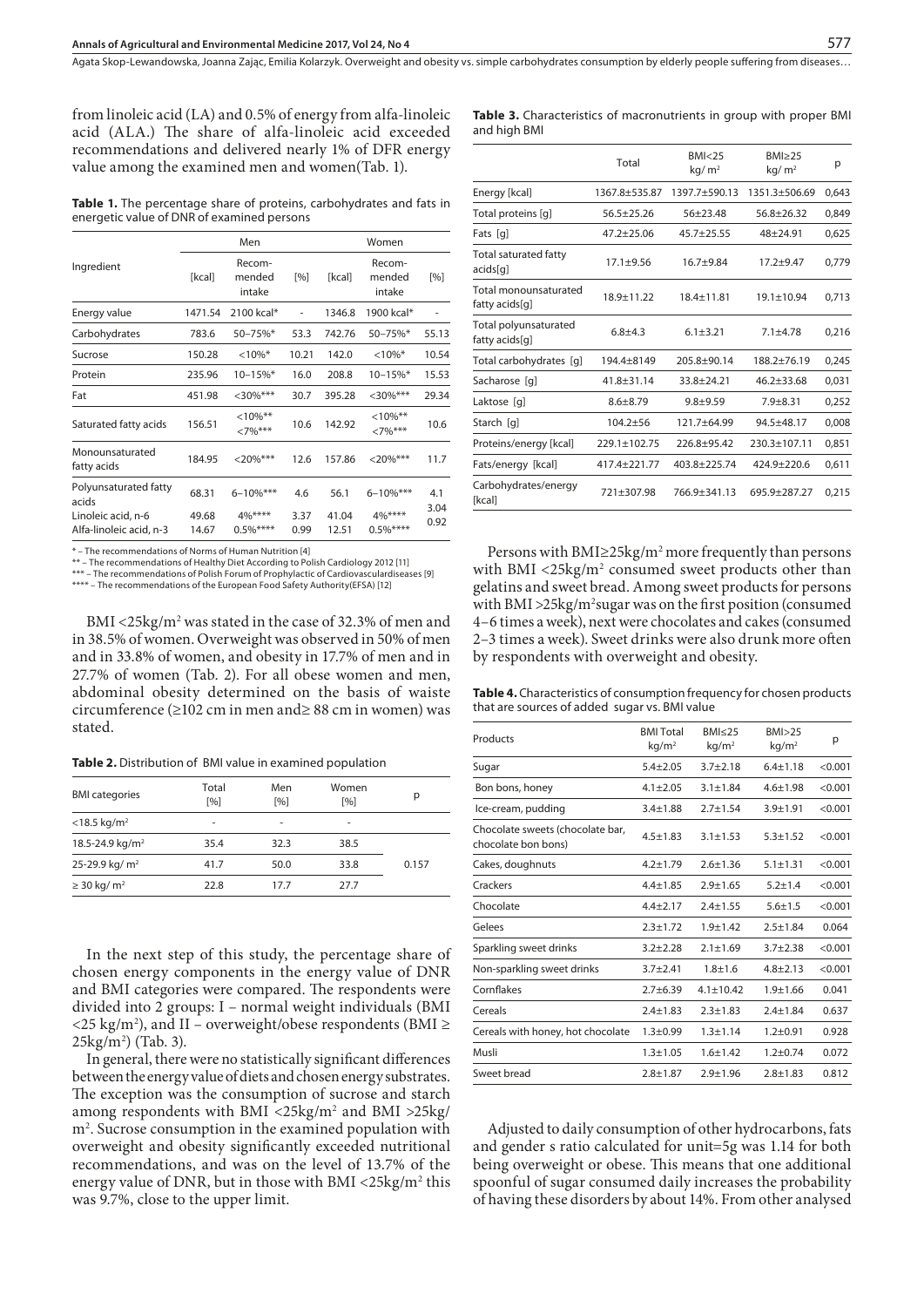| <b>Table 5.</b> Association between selected nutrients intake and risk of |  |  |  |  |
|---------------------------------------------------------------------------|--|--|--|--|
| overweight and obesity (uni- and multivariate models)                     |  |  |  |  |

| Variables    |      | Univariate    |       | Multivariate* |           |       |  |
|--------------|------|---------------|-------|---------------|-----------|-------|--|
|              | OR   | 95%CI         | D     | OR            | 95%CI     | р     |  |
| Sucrose (5q) | 1.08 | 1.01-1.17     | 0.034 | 1.14          | 1.04-1.25 | 0006  |  |
| Lactose (5g) | 0.89 | $0.72 - 1.09$ | 0.252 |               |           |       |  |
| Starch (5g)  | 0.96 | $0.92 - 0.99$ | 0.014 | 0.92          | 0.88-0.97 | 0.001 |  |

\*additionally standardized to fats, other hydrocarbons and gender

nutrients, starch intake was inversely associated with obesity and overweight (OR=0.92, 95% CI: 0.88–0.97 for every 5g of starch per day).

Analysis of the consumption frequency of products rich in sugar and fats showed that only sucrose-rich food items were associated with higher risk of overweight and obesity. Consumption level of 'cakes' was highly correlated with chocolate consumption  $(r=0.654; p<0.0001)$ , which is why two multivariate models were built. In univariate analysis, increased consumption of almost all sucrose-rich products was associated with an increase of overweight/obesity risk. However, in multivariate analysis, the most significant was level of sugar consumption (increase in consumption by 1 rank was associated with an over 60% higher risk of being obese/overweight), 'cakes', 'crackers', chocolate and sweet drinks (an increase of risk about 100% in the case of 'cakes', over 80% in the case of 'crackers' and chocolate, and about 65% in the case of sweet drinks by 1 rank increase). More frequent muesli consumption was associated with a decrease in overweight/obesity risk (increased consumption by 1 rank was associated with lower risk – 57%). No association was observed between the risk of obesity/overweight and fat-rich products.

#### **DISCUSSION**

Life style has a crucial influence on the development of overweight and obesity: improper nutrition (mainly increased consumption of food items rich in calories, fatty products and items containing sucrose) and low level of physical activity. In recent years, much has beebn said about added sugars (white and brown sugar, corn syrup, maple syrup, high fructose corn syrup, molasses, dextrose or honey) in the context of obesity, diabetes development and increased risk of cardiovascular diseases [10, 14]. According to the guidelines of the National Food and Nutrition Institute in Warsaw, energy absorbed from added sugars should not exceed 10% of total energy intake. Unfortunately, the average amount of added sugars is increasing. According to American studies (NHANES) sweet carbonated drinks and energy drinks are the main source – 35.7%. Cereal desserts constitute 12.9% of total added sugars, fruit drinks about 10.5%, sweets – 6.1%, sugar and honey – 3.5% [15]. In Poland, the sucrose intake per person has increased from 21kg in 1950 to 39.7kg in 2007 [16]. A correlation was found between the intake of added sugars (from sweet drinks) and diabetes, overweight, obesity, hypertension and metabolic syndrome, and described many times in publications [17, 18, 19].

In the studied population, overweight was found among 33.8% of women and 50% of men, and obesity among 27.7% of women and 17.7% of men.

Even though the studied group included patients with cardiovascular disease who were under the supervision of clinic dieticians, the participants were still making basic nutrition errors, e.g. intake of simple sugars over 10% of total energy intake. The presented findings indicate a statistically significant correlation between BMI and sucrose intake: participants with overweight and obesity consumed 46.2g of sucrose per day, while those with BMI lower than 25 kg/ m2 consumed only 16.4g of sucrose per day. These results are similar to those published by Brisbois [20], who estimated

**Table 6.** Association between consumption frequency of selected products rich in sugar and risk of overweight and obesity (multivariate models)

| Variables                                |           | Univariate    |         | Multivariate*1<br>McFadden's R2=0,698;<br>$BIC = 83,826;$<br>correctly classified 91.3% |               |       | Multivariate*2<br>McFadden's R2=0,714;<br>$BIC = 81,206;$<br>Correctlyclassified 93.7% |               |       |
|------------------------------------------|-----------|---------------|---------|-----------------------------------------------------------------------------------------|---------------|-------|----------------------------------------------------------------------------------------|---------------|-------|
|                                          | <b>OR</b> | 95%CI         | p       | OR                                                                                      | 95%CI         | p     | OR                                                                                     | 95%CI         | p     |
| Sugar                                    | 2,31      | 1.72-3.10     | < 0,001 | 1.90                                                                                    | 1.27-2.86     | 0,002 | 1.62                                                                                   | 1.05-2.51     | 0,029 |
| Bon bons/honey                           | 1.46      | 1.20-1.78     | < 0,001 |                                                                                         |               |       |                                                                                        |               |       |
| Ice-cream / pudding                      | 1.46      | 1.17-1.83     | 0,001   |                                                                                         |               |       |                                                                                        |               |       |
| Chocolate products                       | 2.26      | 1.67-3.04     | < 0,001 |                                                                                         |               |       |                                                                                        |               |       |
| Cakes                                    | 3.82      | 2.39-6.10     | < 0,001 | 2.00                                                                                    | 1.22-3.29     | 0,006 |                                                                                        |               |       |
| Crackers                                 | 2.45      | 1.78-3.37     | < 0,001 | 1.84                                                                                    | 1.15-2.94     | 0,011 | 1.88                                                                                   | 1.15-3.07     | 0,011 |
| Chocolate                                | 2.93      | 2.06-4.15     | < 0,001 |                                                                                         |               |       | 1.84                                                                                   | 1.23-2.75     | 0,003 |
| Gelatins                                 | 1.26      | 1.00-1.60     | 0,050   |                                                                                         |               |       |                                                                                        |               |       |
| Sweet sparking drinks                    | 1.42      | 1.17-1.72     | < 0,001 |                                                                                         |               |       |                                                                                        |               |       |
| Sweet non-sparking drinks                | 1.97      | 1.56-2.50     | < 0,001 | 1.68                                                                                    | 1.15-2.44     | 0,007 | 1.64                                                                                   | 1.13-2.40     | 0,010 |
| Cornflakes                               | 0.83      | $0.68 - 1.00$ | 0,052   |                                                                                         |               |       |                                                                                        |               |       |
| Cereals with honey and hot<br>chocolate, | 0.96      | $0.67 - 1.40$ | 0,807   |                                                                                         |               |       |                                                                                        |               |       |
| Musli                                    | 0.70      | $0.49 - 1.01$ | 0,055   | 0.43                                                                                    | $0.23 - 0.81$ | 0,008 | 0.43                                                                                   | $0.22 - 0.86$ | 0,016 |
| Sweet bread                              | 0.98      | $0.80 - 1.19$ | 0,803   |                                                                                         |               |       |                                                                                        |               |       |
| *additionally standardized to gender     |           |               |         |                                                                                         |               |       |                                                                                        |               |       |

hally standardized to gend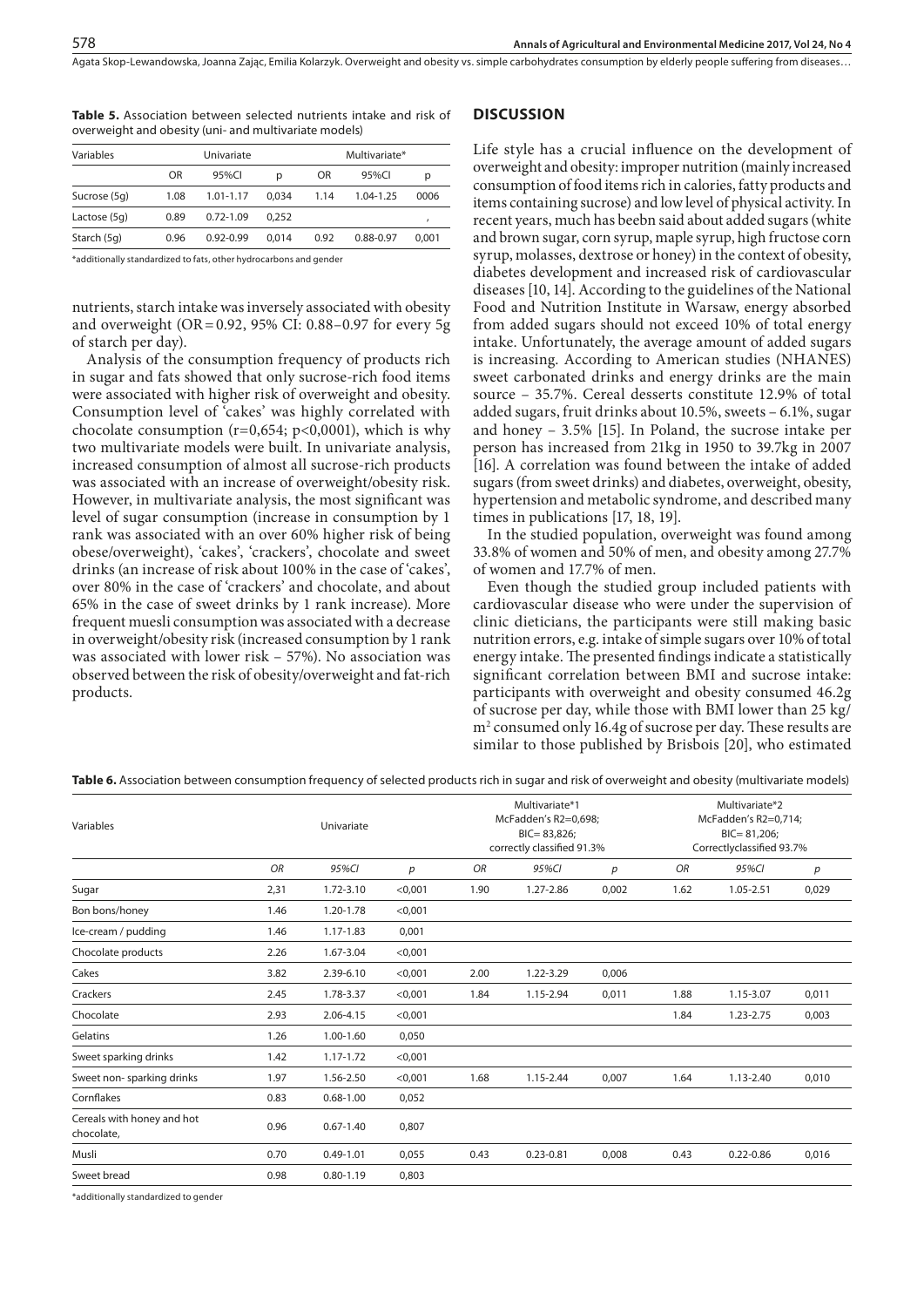added sugars intake among Canadian adults at an average of 52g per day. Comparable trends were observed in Australia [21], but studies among the American adult population indicate an even higher intake, reaching 77g per day [22].

Increased risk of obesity caused by increased consumption of simple sugars can be observed in all age groups. Mailk et al. [18] described the correlation between the intake of sweet drinks and increased risk of overweight among both children and adults. The results of NAHES III studies indicate the same relationship: people with higher BMI were drinking more sweet drinks compared to those with normal BMI [23]. Randomized PREMIER trials [24], carried out in a group of adults showed that a 335ml daily decrease in the intake of sweet drinks was connected with reduction in body mass by about 0.49kg after 6 months observation.

Schluze et al. [25], assessed the relationship between consumption of sugar-sweetened beverages, weight, and risk of type 2 diabetes amid adult women and found that women with a higher intake of sweet drinks had a higher intake of total energy and lower intake of proteins, magnesium and cereal fibre. As can be expected, these correlated with greater weight gain and increased risk of development of type 2 diabetes. It should be pointed out that there are also some publications in which the authors did not find any connection between glycaemic index and BMI [26].

Studies by Miller et al. [27], carried among a population from central Indiana, USA, suggested that obesity and body fat are correlated with diet composition (dietary fat and sugar) rather than excessive energy intake. Similar results were found in the current study where the low energy value of the diet of elderly people (satisfying only 70% of their energy needs) and a too high intake of simple sugars and saturated fats are described. The nutrition errors had an impact on the development of overweight and obesity among 67.7% of men and 51.5% of women. On the other hand, there are some studies that do come to the same conclusion [28, 29]. In a recent study by West and de Loy [28], focusing on 68 obese adults receiving fat (33% of energy) in an energy restricted low-sucrose diet (5% of energy), or an energy restricted sucrose-containing diet (10% of energy), after 8 weeks, the body weight dropped in both groups, but difference between them was not statistically significant.

In another study, by Surwit at al. [29], 42 obese women followed an energy restricted low-fat diet (10% of energy from fats, 19% from protein, 71% from carbohydrates). These diets were different in terms of carbohydrates content: one diet with 43% of energy from sucrose and another with 4% of energy form sucrose. After 6 weeks, body weight decreased: by 7 kg in the sugar-rich diet and by 7.4 kg in the low-sugar diet. Both studies illustrate that weight loss is a consequence of energy deficit.

The conclusions of some publications postulate that replacing sweet products by low energy sweeteners whatwill reduce the energy value of the diet, and reduce body mass [30]. In some countries (Australia, UK), a trend of lower consumption of added sugars has been observed, but the obesity problem has still increased in recent years [20, 31]. Anderson et al. [32], analyzing the nutritional habits and 10 year survival of elderly people (70–79 years), concluded that for persons consuming sweets and desserts the risk of death was higher than in the group of people consuming healthy products (vegetables, fruit, chicken, fish, milk products and cereals). It should be stated that in the group of individuals

consuming sweets and desserts, the consumption of calories, fats and fatty acids was significantly higher: calories (2,076 vs. 1,703) fats (36.1 vs. 27.5) and saturated fatty acids (10.0 vs. 7.5). The authors conclude that proper nutrition lengthens the life span.

A diet rich in sugar leads to many nutritional disorders (deficiencies in vitamins and minerals) that may be followed by the development of diet-dependent diseases [14]. Too high sugar consumption affects the lipid profile which may lead to the development of diseases of the cardiovascular system.

In an NAHES study estimating the influence of sugar on the risk of frequency of cardiovascular problems, it was shown that high sugar consumption, in amounts bigger that ≥30% of energy in comparison to low consumption (<10%), correlated positively with a medium HDL cholesterol concentration, being on the level of 1.28mmol/l vs. 1.40 mmol/l (p<0.001).

A positive correlation was found in the case of changes in triglycerides concentration (0.89 mmol/l vs. 0.81 mmol/l) and LDL cholesterol concentration (2.44 mmol/l vs. 2.24 mmol/l) [33]. In the Framingam Heart Study [34], a high level of triglycerides was described among persons consuming sweet drinks every day (about 25% more often), compared to those who did not drink sweet beverages.

Similarly, in the Nurse's Health Study, the relationship between sweet drinks consumption and ischemic heart disease was proved. In a 24-year observation study the risk of ischemic heart disease occurrence was higher by about 35% in a group of individuals drinking  $\geq 2$  sweet drinks daily, compared with persons drinking <1 sweet drink monthly [35].

#### **CONCLUSIONS**

- 1. Individuals with overweight and obesity are in a group with higher risk of cardiovascular diseases. Simultaneously, improper nutrition patterns among overweight and obese people lead to the aggravation of already existing disorders. Consequently, in the examined group of elderly people with recognized cardiovascular problems, about 60% were overweight or obese.
- 2.The presented study allows the conclusion that too high an intake of simple sugars had the most clear impact on the development of overweight and obesity, and one additional spoonful (5 g) of sugar per day was correlated with an increase in the risk of obesity or overweight by about 14%.

#### **REFERENCES**

- 1. Ludwig DS, Peterson KE, Gortmaker SL. Causes of obesity. Lancet 2001; 357: 1978–1979.
- 2. Obesity. Preventing and managing of the global epidemic. Report of a WHO consultation on obesity. WHO, Geneva 2000.
- 3. Biela U, Pajak A, Kaczmarczyk-Chałas K, Głuszek J, Tendera M. Frequency of overweight and obesity among women and men between 20–74 years old. Results of WOBASZ programme. Kardiol Pol. 2005; 63: 1–4 (in Polish).
- 4. Wykrzykowski B, Zdrojewski T. Overweight and obesity. NATPOL PLUS 2002 study. [www.natpol.pl](http://www.natpol.pl/) (asscessed on 25 April 2014)(in Polish).
- 5. Pająk A, Topór-Mądry R, Waskiewicz A. Body mass index and risk of death. POL-MONICA study in Polish population at middle-age. Kardiol Pol. 2005; 62: 101–105(in Polish).
- 6. Zatońska K, Janik-Koncewicz K, Ilow R, Regulska-Ilow B, Różańska D, Szuba A, et al. Prevalence of obesity – baseline assessment it the